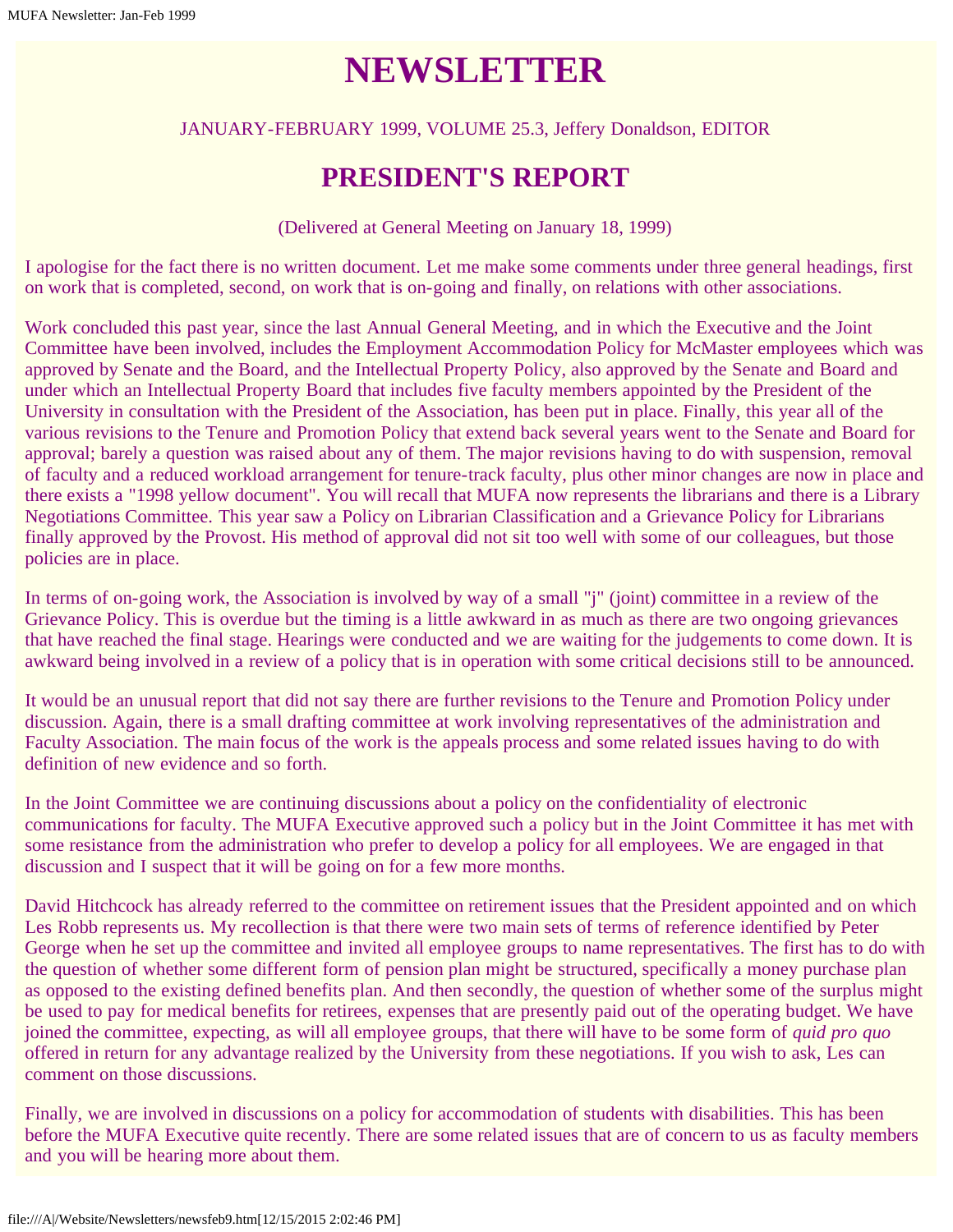In this final section of my report, I will comment on relations with various bodies. Those with the administration continue, I think, to be fairly good. The Joint Committee arrangement is working and the Committee meets regularly. We are now into the business of salary negotiation, we have had several meetings over the past several months and the process seems to be working satisfactorily, albeit slowly.

The Library Negotiations Committee, on which the Faculty Association has four and the administration three representatives, is at work. John Platt is our senior person on the committee. I do not think it is overstating the point to say that that Committee is not working quite as smoothly as we would like.

Our relations with the Clinical Faculty Association are maintained through representation on each other's Executive. I go to the meetings of the Clinical Faculty Association that are held monthly at 8:00 o'clock in the morning. The Clinical Faculty Association has some very difficult issues before it and I am afraid that from my vantage point I do not see that we have much to offer in the way of assistance except for moral encouragement. There are at least two major issues. Clinical faculty, so-called, receive part of their remuneration through the Regional Medical Associates as the result of seeing patients and providing health care. In the past, a number of these clinical faculty had as part of their salary a base that was paid out of the University funds that the Faculty receives. Increasingly, that Faculty is reducing those base salaries, using those monies presumably to support other faculty, and the clinical faculty in turn are being asked to meet more of the costs of the Faculty's activities by way of their clinical work. From my perspective, the clinical faculty are working very hard in terms of seeing patients and so forth, and this must have consequences in terms of their ability to do their educational activities and, for many of them, their research activities. The issue of the role of clinical earnings in Health Sciences and what it means for individual faculty members is a very complex one and the Clinical Faculty Association is striving to address it.

A related, but more difficult issue, is the question of the Clinical Faculty Association's involvement in the budgeting process within the Faculty. Naturally, they would like to have more of a say in regard to how clinical earnings are used within the Faculty and they are having some difficult jurisdictional battles. They have sought over the past year to get the administration to agree to put in place a joint committee mechanism similar to the one we have, so that they might have a forum in which to air these issues and to be involved in decisions related to remuneration. The administration has yet to agree. The Clinical Faculty Association has been involved in discussions with CAUT, possibly with a view to joining CAUT as an independent member. That has prompted some general discussion within CAUT about the role of clinical faculty associations. Those discussions appear to have been put on the back-burner for the moment.

The last topic I will mention concerns our relations with the part-time instructors. These relations hardly exist in any tangible form. Across the country, the subjects of the role of part-time instructors and their relations to faculty associations are being addressed and some of you may have heard how the UBC Faculty Association has just announced that part-time instructors there have joined the Association. But the pattern varies across the country. In many universities the part-time instructors are represented by the faculty association; in others, the situation is the same as here, part-time instructors have their own union and the relations with the faculty association are virtually non-existent and in others, the part-time instructors are unorganized and not represented by anyone. I think it is unfortunate that the Faculty Association was outflanked on this campus in representing the part-time instructors. They are, as we know, a very diverse group that includes professionals from the city who teach courses but they include also many people who are just like us, who have PhD's, who want to get permanent jobs and who, because of the vagaries of the market, are stuck in part-time positions teaching a few courses. I think it is a pity that we do not represent these people. The issue of the relations between our two groups came into focus last fall when the threat of a strike by the part-time instructors loomed. At the time, a certain officer from the Department of Human Resources issued statements implying that full-time faculty members would step in, in the event of a strike, to teach courses that would be affected. I contacted the Provost who agreed that the subject of such an arrangement had not ever been broached with the fulltime faculty and our Association. Fortunately, the strike was averted but I think, and I do not want to suggest a timetable for this, there needs to occur a discussion of this subject in the Joint Committee. My hope would be that we could affirm a principle that in the event of any labour dispute on campus, the taking on of extra instructional duties by full-time faculty members beyond those which have been normally assigned to them, is a voluntary matter and that refusal to do any such additional duties should not be grounds for any form of disciplinary action.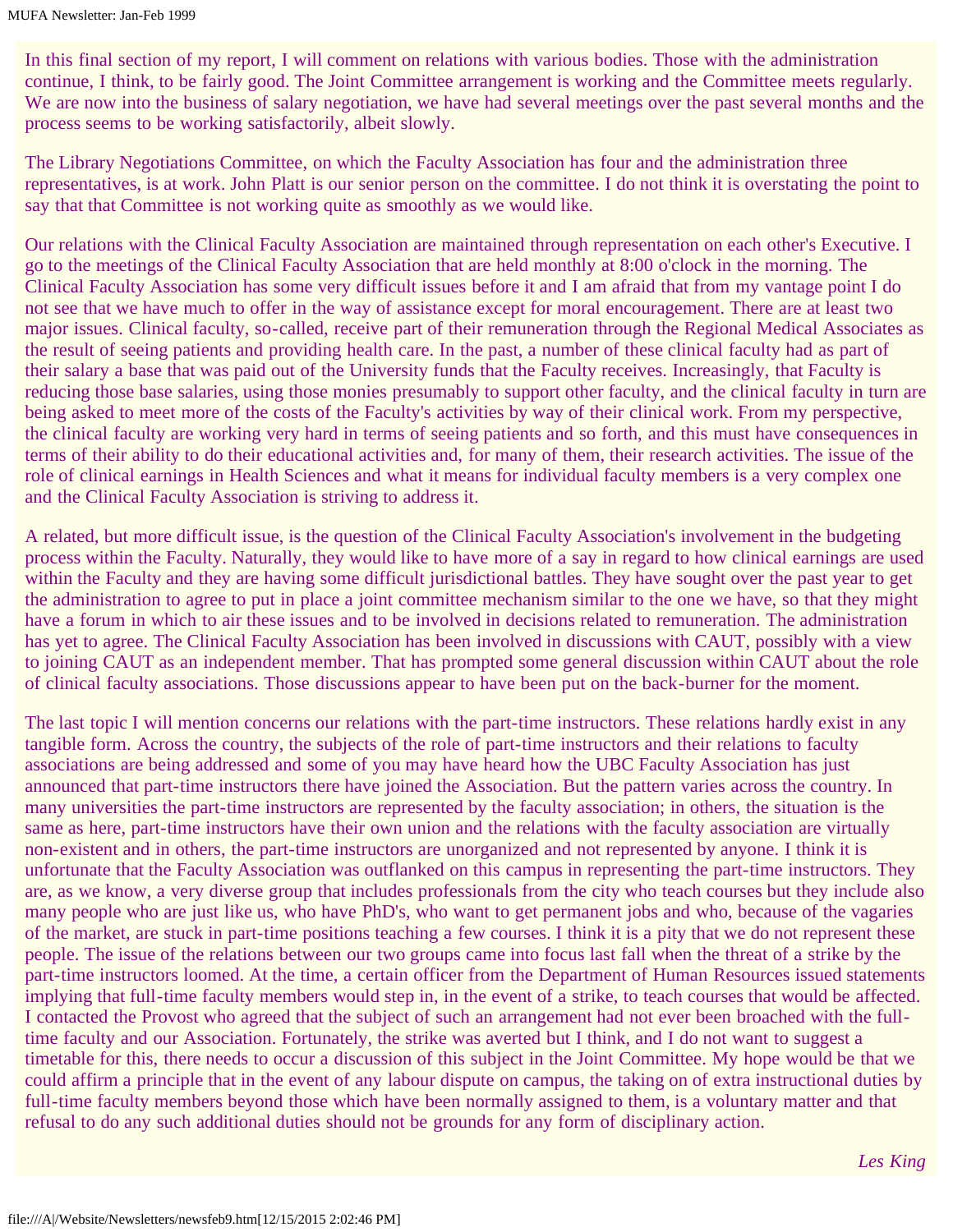## **Extending Same Sex Survivor Benefits**

With the support of the Faculty Association, the Board of Governors passed a same sex spouse amendment to the McMaster Pension Plan at its December meeting. **This amendment means that lesbian and gay employees are now entitled to income protection for their partners -- protection that they have been required to pay for as members of the Pension Plan but which, unlike their heterosexual colleagues, they have been previously unable to claim.** This newly extended entitlement brings pension benefits at McMaster into line with all other employee benefits that have recognized same sex relationships for some years now.

The amendment follows from a decision of the Ontario Court of Appeal in April 1998 requiring that the definition of spouse in the Income Tax Act be changed to include same sex couples. This decision represented the culmination of years of legal challenges and sexual orientation discrimination cases. Earlier legal rulings had certainly found the terms of the Income Tax Act discriminatory and, concerned by that, some employers responded by finding ways to provide payments equivalent to survivor benefits. However, these payments had to come from sources other than pension plans as -- until April 1998 -- failure to comply with the definition of spouse in the Income Tax Act jeopardized the registration of pension plans with Revenue Canada.

The court decision established a secure (rather than discretionary and piecemeal) basis of entitlement for same sex survivor benefits and pressed employers to amend their pension plans. As this decision and its implications translate into the McMaster context, a couple of points require continued attention:

**Communication of the amendment** to all pension plan members is an important next step: if people are to take advantage of the extension of income protection, they must be aware of it and know how to claim it. Asked about this point, Robert Tangney (Manager, Benefits, Compensation and HRIS) assures me that a letter is being prepared to outline the change and clarify the administrative procedures to be followed (designating a beneficiary etc). He notes, too, that attention will be given in Human Resources to ensuring that forms and written materials concerning employee benefits use inclusive language with respect to family status.

**The effective date** of the amendment to McMaster's plan is April 23, 1998 -- the date of the Ontario Court of Appeal decision. Colleagues in same sex relationships who retired before that date cannot benefit from the extended entitlement. The University's Committee Against Homophobia and Heterosexism (a committee of faculty, staff and students convened two years ago) has raised with the President the possibility of using some of the pension fund surplus or some other appropriate source to make provision for them. It is likely that only a small number of retirees would avail themselves of such a provision; thus, its financial implications would be slight, even as its symbolic implications for fairness and equity would be considerable.

The extension of survivor benefits and attention to these outstanding questions about communication and entitlement represent the kinds of practical and symbolic steps that, cumulatively, build an environment in which lesbian and gay colleagues are accorded equitable treatment and can safely make themselves known and visible. At McMaster, as in all institutions, striving for an environment that is fair and respectful in relation to these and other groups traditionally marginalized and overlooked is very much a work in progress .....

*Jane Aronson*

# **Mini-Holiday from Dues Payments**

For another year MUFA members will see a slightly larger March paycheque. At its regular meeting on February 8, 1999, the Executive of the McMaster University Faculty Association voted unanimously to reduce the mill rate from 5.3 to 2.5 for the month of March ONLY. A surplus of income over expenditures for this fiscal year is projected in the Nine-Month Budget review 1998/99. In addition, MUFA reserves are in a healthy state. Therefore, members benefit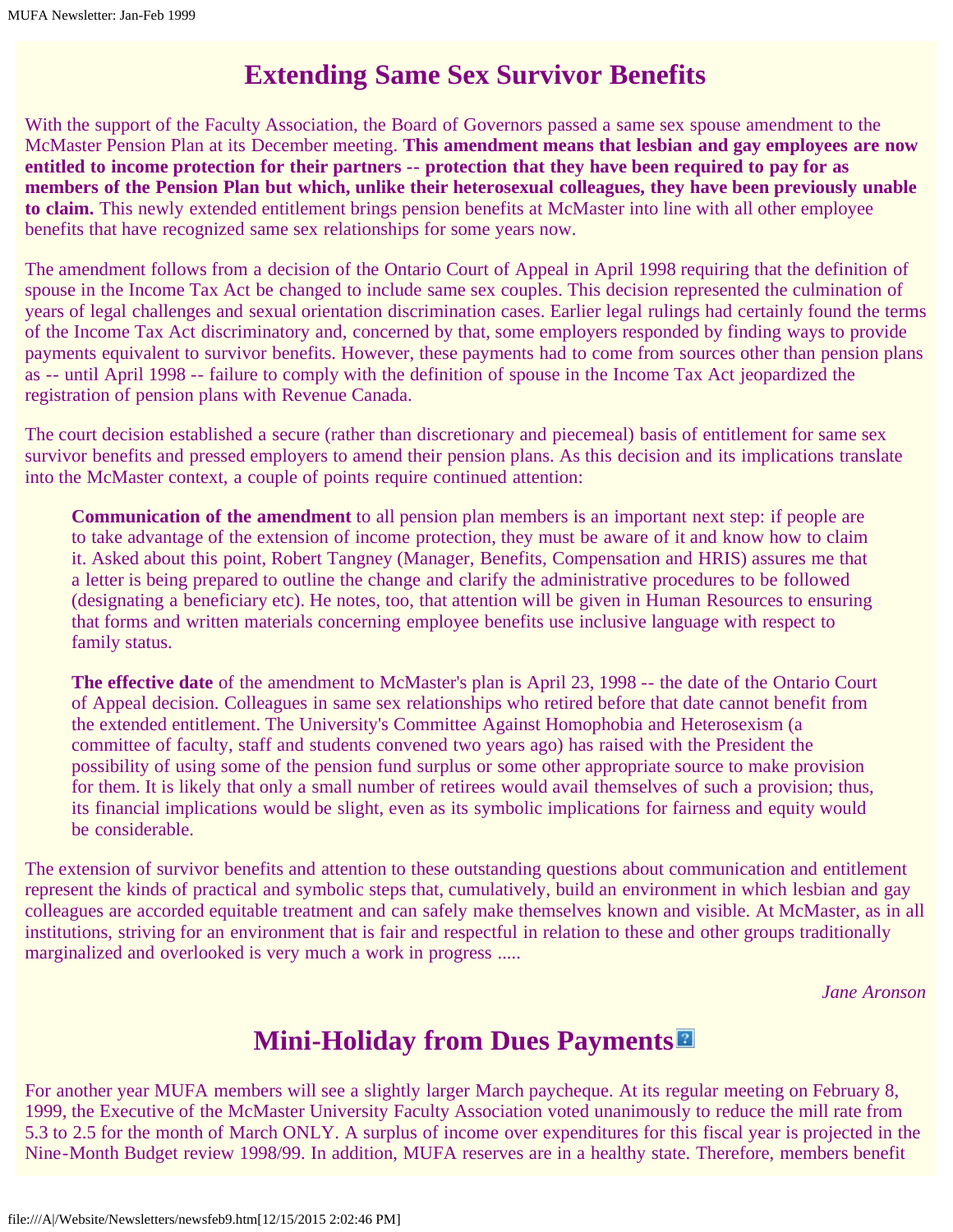by a mini- holiday from dues payments.

*Marilyn Parsons MUFA Treasurer*

## **Convocation Address -- Henry Becker**

This article is the text of a convocation address given by Dr. Henry Becker at Queen's University on October 30, 1998 [at the School of Graduate Studies]. Henry Becker is my father and has given his permission that it be published in the Faculty Association *Newsletter*. Dr. Becker retired last year from a long and distinguished career at Queen's as a Professor of Chemical Engineering, and was Director of the Centre for Advanced Gas Combustion Technology (CAGCT). He also occupied the British Gas, Consumers' Gas, NSERC Industrial Research Chair in Gas Combustion Engineering and won numerous awards for both teaching and research, including the Izaak Walton Killam Memorial Prize in 1992, in recognition of outstanding achievement and exceptional contribution to the advancement of research in Chemical Engineering. The speech offers us an inspiring contemplation on the value of a graduate education. Given the current political climate of our times in which the university is viewed increasingly as a corporate entity, with its worth measured in terms of numbers of "clients served", industrial partnerships and the like, it is worth being reminded that there are larger issues than the corporate bottom line.

Sue Becker, Associate Professor of Psychology

Mr. Chancellor, Mr. Principal, Mr. Rector; fellow Faculty members; graduands, and your families and friends:

A Russian proverb says, "We do not study to learn wisdom but to pass examinations"! In the larger game, the same deplorable attitude can be held to apply to university degrees. In my experience, that observation strikes close to reality for quite a few students in undergraduate schooling. However, it is gloriously rare in graduate studies. I'm sure that you, today's graduands, almost all came to your programs thirsting for knowledge and understanding. Even more admirably, most of you hoped to apply talents and develop skills in the advancement and application of knowledge through original research. Your presence today to receive your degrees is proof you succeeded in your quests. I also feel, though, that most of you would agree with the narrator in Dostoevsky's *Notes from Underground* who said,

...man is a frivolous and incongruous creature, and perhaps, like a chess-player, loves the process of the game, not the end of it. And who knows (there is no saying with certainty), perhaps the only goal on earth to which mankind is striving lies in the incessant process of attaining, in other words, in life itself....

Your celebration today would surely be rather empty if it meant nothing more than, "Thank God that's over!" Just as important are the *futures* you have opened through your efforts, the new *attainments* that will follow for the benefit of society, the further advancement and application of *knowledge*, and, not least, the securing of your bread and butter through occupations that are at once *challenging, congenial,* and *creative*!

And this raises the intriguing question, what may your futures hold? What will the major problems be? Where will your efforts most be needed? Where should you put your priorities?

Of course, some may jest that your entire experience as graduate students, if you've been doing thesis research, has been to advance in great depth on a very narrow front, namely the area of your problem. In that view, your fate might be like that portrayed in the famous limerick:

> There once was a student named Bessor Whose knowledge grew lessor and lessor. It at last grew so small He knew nothing at all, And today he's a college professor!

Seriously, there can be little doubt that in your lifetimes science and technology will continue to burgeon and you should never want for interesting work, *if you are flexible enough to look for it where current priorities dictate*. I shall not attempt to describe specific developments that may occur, that you may be involved in. The journals, magazines and newspapers are full of such discussion and I can only recommend that you become, if you aren't already, voracious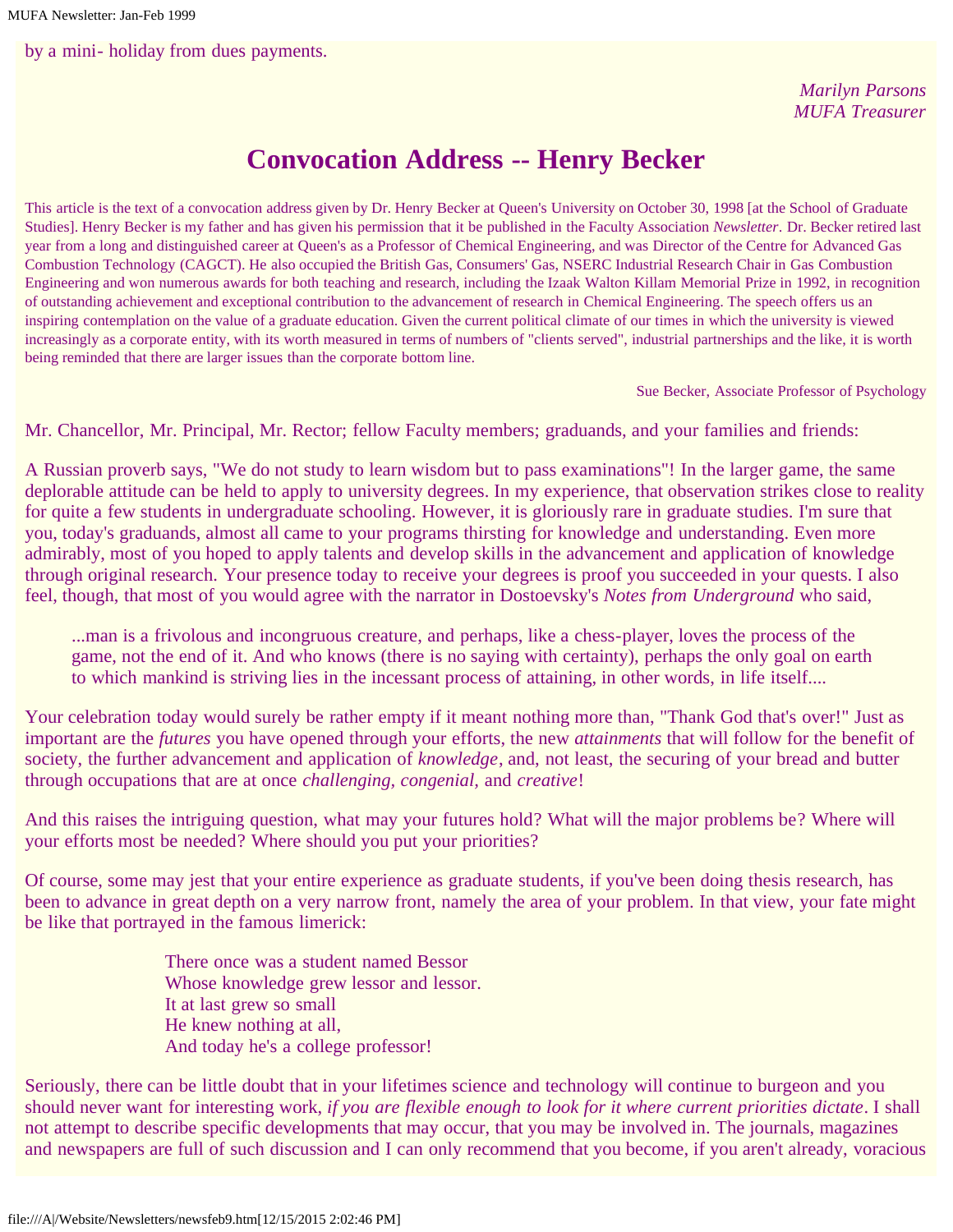readers with a critical eye for ideas and opportunities.

When I completed my doctorate at MIT in 1961, the convocation speaker was the notorious futurologist Herman Kahn who offered a plethora of long-range predictions, most of which can now be seen as amusing but quite outrageous. I rather agree with one of my heroes, the great chemist Linus Pauling who said in one of his last interviews, "I don't care to comment about the future of anything". However, *there's much that's not well in the world that I, a new retiree, am leaving in your hands*. In my remaining remarks this afternoon, I shall therefore focus attention on some of the major issues of that unwellness that should affect future developments in science and technology, the sort of world you live in, and the work you might do. What I will say seems pretty obvious to me, and to many other reasonable people, but much of it goes against the momentum of recent conventional wisdom. And therein lies a challenge for you. In life, you should never cease to question conventional assumptions and practices but pragmatically and critically examine the alternatives, looking for truth and optimality as you have learned to do in your graduate research.

**Issue number 1** is the high rate of unemployment, in almost every country. Karl Marx famously described how untamed capitalism needs a substantial pool of unemployed workers as a safety valve, to dampen wild surges in wages that would otherwise occur whenever labour falls into short supply. This is a barbarous economic control device, and it is a major disgrace of our time that it has returned in force. Every human should have opportunities for meaningful work to provide a decent standard of living and to make her or his contribution to society. The challenge for those graduating with the Master's in Public Administration and the MBA, and indeed for all graduands, is to not accept this situation lying down, to do what you can to promote alternatives, to change the situation with all possible speed.

**Issue number 2** is the decay in social responsibility and civic spirit among many employers, most notably in many multinational corporations that have achieved the size and clout of big national economies and move about the world like buccaneers, looking for the cheapest labour, the lowest taxes and the highest plunder and profits. The challenge to you graduands as you take up roles in the arena is to do what you can to foster good citizenship among employers at the global level, the national and the local.

**Issue number 3** is the frenetic pursuit of economic growth that drives the policies of so many businesses and governments. It is high time to recall the virtues of stability, and sometimes even of shrinkage, and not to deride these as stagnation or slow death. Ultimately, the truth of the matter, which most of us realise, is that the world's population is getting much too large while most natural resources are being rapidly depleted. It appears that our Earth can support, in the long run, a population of perhaps *two billion*. Energy needs, for example, might then be met almost indefinitely from the biosphere alone, through the systematic cropping of trees and plants like hemp. The transition from the present state to this ultimate, sustainable steady state must be accomplished within one to two hundred years, or the consequences for humanity and many living species on the globe are likely to be dire. The challenge to you graduands is to gear your thinking to this framework, to promote attitudes, plans and policies that will move governments, companies and citizens in the required direction.

**Issue number 4** is the notion that there is too much government, that there should in fact be as little government activity as possible, that private enterprise, given free exercise, will always do a better job. Well, that's just not true! First, there are many activities that entrepreneurs will not touch, because the profit isn't there, yet we as citizens very much need them. Second, government is needed to regulate and control, to see that laws and standards are complied with, to ensure that the marketplace doesn't degenerate into a den of warring thieves, the spectacle we are now witnessing in the former Soviet countries. Third, we also want and need publicly owned museums, parks, and laboratories, and even some crown corporations! Government represents *us*, the citizens; it is *our* voice and *our* enterprise. It's time to stop this silly and ruinous fashion of treating it like an irresponsible third party that screws the public and hampers business! The challenge to you graduands is to enter the public service unhesitatingly, to take pride in your work there and make the organisation succeed! Canada once had a great public service and it can again. I have some insider knowledge of this from the first seven years of my career, spent in the National Research Council of Canada.

**Issue number 5** is the current notion that economics is just about everything, that all human activity of any importance is somehow located in the market place and can be measured in dollars and cents. To those so inclined, the remark of Oscar Wilde is surely appropriate, that, "We live in the age of the overworked and the undereducated; the age in which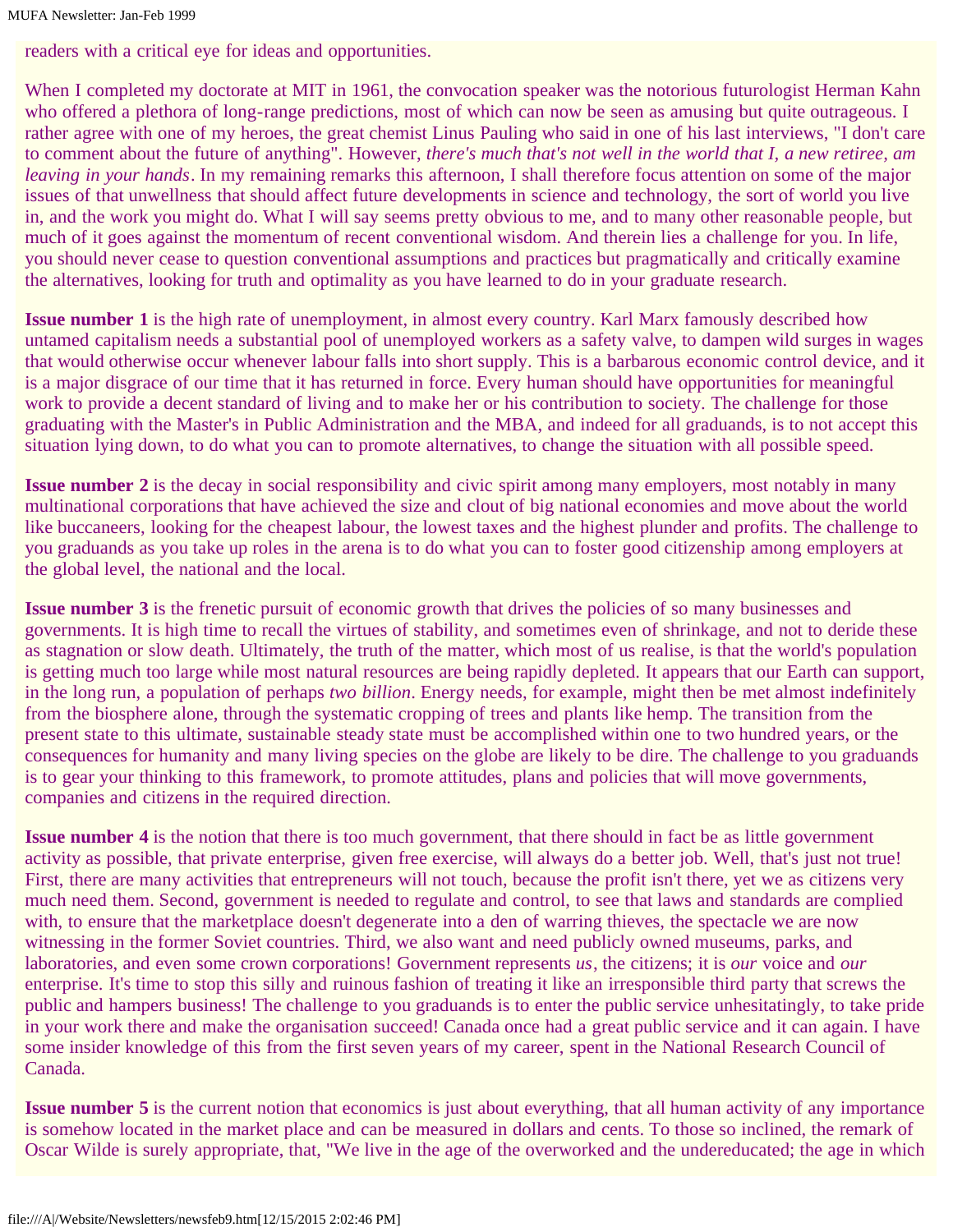people are so industrious that they become absolutely stupid". Or again, "They know the price of everything and the value of nothing". The potentialities of life are vastly greater than that! The challenge to you graduands is to richly expand your lives within and beyond your work. Don't fail to love and nourish your families, be involved in your communities, cultivate and cherish friendships! Discover art, become connoisseurs of music, read widely and well, give time to sports you enjoy. Be one of those who appreciate the wonderful work our graduands in art conservation will be doing. As a scientist and an academic, I am conscious of course, of the special satisfactions to be had from research and scholarship, in which there can simultaneously be discovered the true, the good and the beautiful. For applied scientists, there is the additional pleasure of creating things that are useful!

**Issue number 6,** the last I shall raise today, is the moral neutrality of science and technology. Both can be used for good or ill, and both have great potential either way. It is we humans who must decide. The challenge to you graduands is to promote the beneficial or benign use of science and technology and to oppose the harmful. This may sometimes bring you into conflict with your organisation or your colleagues. I wish you courage and good luck in dealing with that, but it is of great importance that you try your best. You will do this for the greater good of society, and ultimately to preserve your own integrity.

In conclusion, this convocation is special for me, and not only because I have the honour of being your speaker. It may be the last I will ever attend. For sure, it is the last at which one of my students will graduate; today Peter Gogolek, one of my best, of whose achievements I am very proud, will receive his PhD. It has been a constant pleasure in my career, and one of my greatest rewards, to teach graduate students and to work with them as colleagues in research. I often think I have received more from them than they from me. I am sure that most, if not all, of my fellow faculty members feel the same of their experiences. On their behalf, I would like to thank *you*, all of today's graduands, for bringing so much joy and satisfaction to our lives. We hope you have benefited in equal measure from your associations with us! We offer you our heartfelt congratulations on your graduation, and the best of wishes for your futures.

#### **MUFA Librarians Elect Two to Sit on LPC**

The Policy on Librarian Classification and Salary Administration, which was approved by the Provost on October 13, 1998, provides for a Levels and Promotions Committee (LPC) on which two librarians elected by all MUFA librarians are to sit.

Ballots were mailed to all MUFA librarians on January 26 and counted by David Blewett, the Returning Officer for this election, on February 8.

**Anne McKeage** of the Health Sciences Library has been selected for a two-year term and **Olga Perkovic** has been elected as the University Library representative for a three-year term -- the Policy states that the initial appointment of the University Library librarian should be for three years to ensure overlapping terms of the MUFA elected members.

# **YEAR 2000 CHALLENGE**

Message from Rome:

January 18, 1 B.C.

Dear Cassius,

Are you still working on the Y0K problem? This change from B.C. to A.D. is giving us a lot of headaches and we haven't much time left. I don't know how people will cope with working the wrong way around. Having been working happily downards forever, now we have to start thinking upwards!

You would think that someone would have thought of it earlier and not left it to us to sort out at the last minute. I spoke to Caesar the other evening. He was livid that Julius hadn't done something about it when he was sorting out the